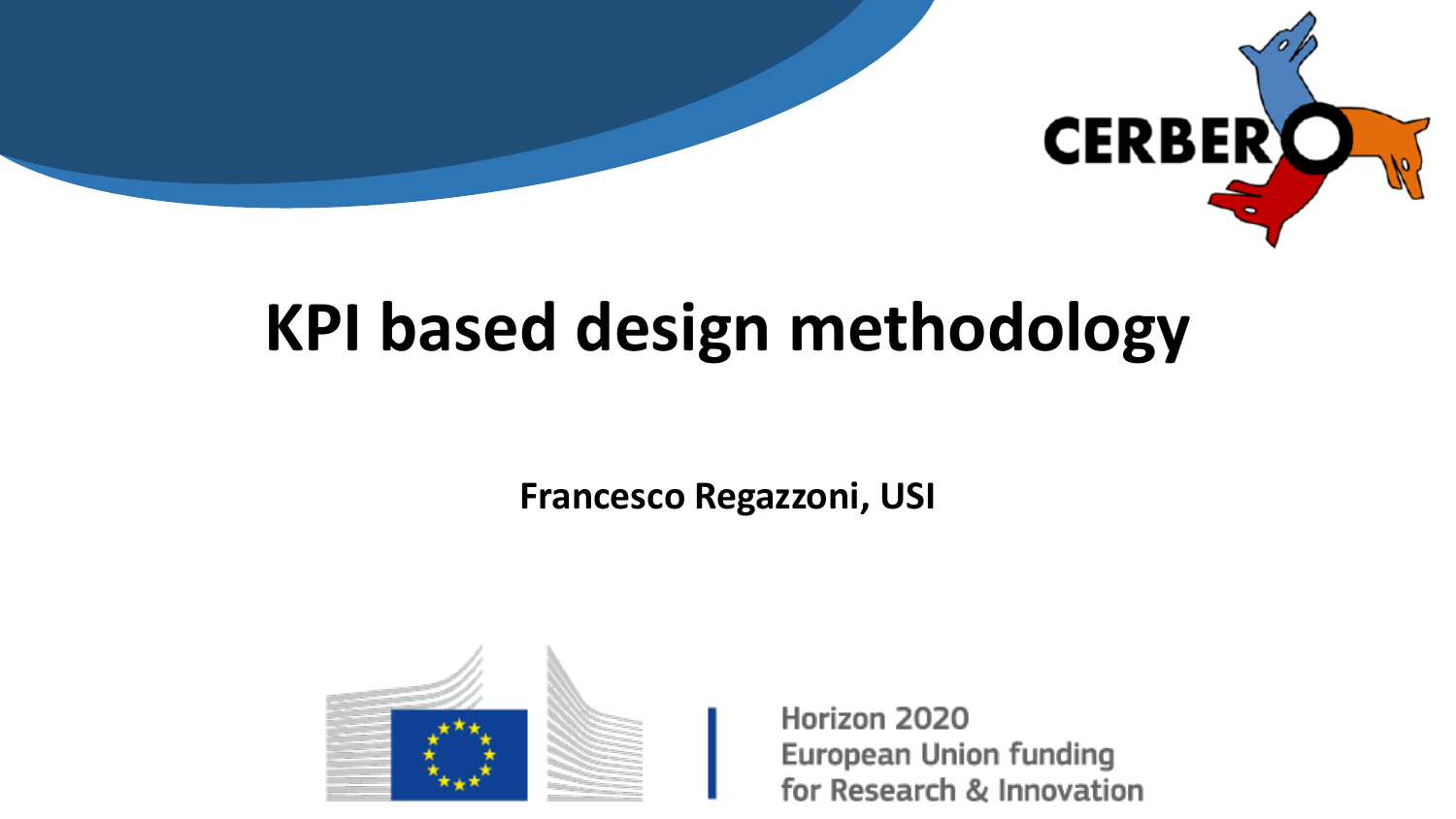## **What are KPIs?**

- **KPI (Key Performance Indicators)**
- CERBERO DEFINITION: **A KPI is a quantifiable parameter associated with a metric. A KPI evaluates one critical parameter of a CPS and evaluate the discrepancies from its long term goals**
- **This implies:**
	- Quantifiable parameter: it should be quantifiable (measurable or at least "rankable")
	- Associated with a metric: the way to measure of compare is part of the KPI definition
	- Evaluates: constantly evaluates, should be measureable at the design and on the field
	- Discrepancies: to eventually correct them, needs adaptation
	- Long term goals: follows the CPS from the initial design stages to the phasing out of the device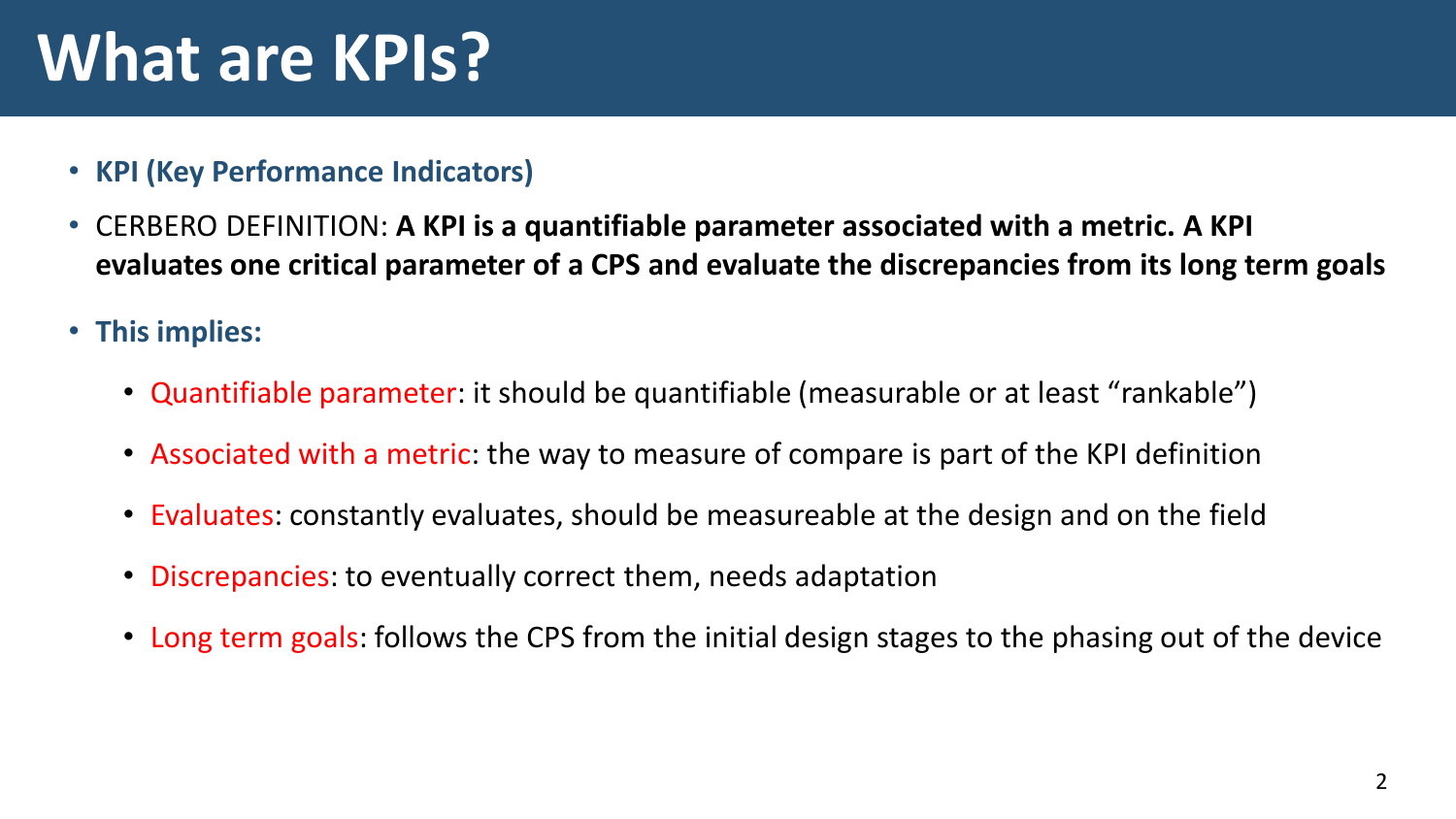### **Properties of KPIs**

- **KPIs are always defined with a metric**
	- The metric depends on the system (the use of generic KPIs could be meaningless)
- **KPIs are measuring a specific CPS**
	- The set of KPIs used to measure a system are specific to that system (the use of generic KPIs is suboptimal)
- **Each KPI belongs to a family**
	- KPIs is tailored to the CPS, but it will belong to a family. Properties of family of KPIs are the reusable element of the library of KPIs
- **KPIs are always defined with structured/common formalism**
	- Formally defined KPIs automatically inherit all the properties of a family
- **KPIs drives the evaluation of the system during the whole live cycle**
	- KPIs are used at design time, but they also be used to drive the adaptation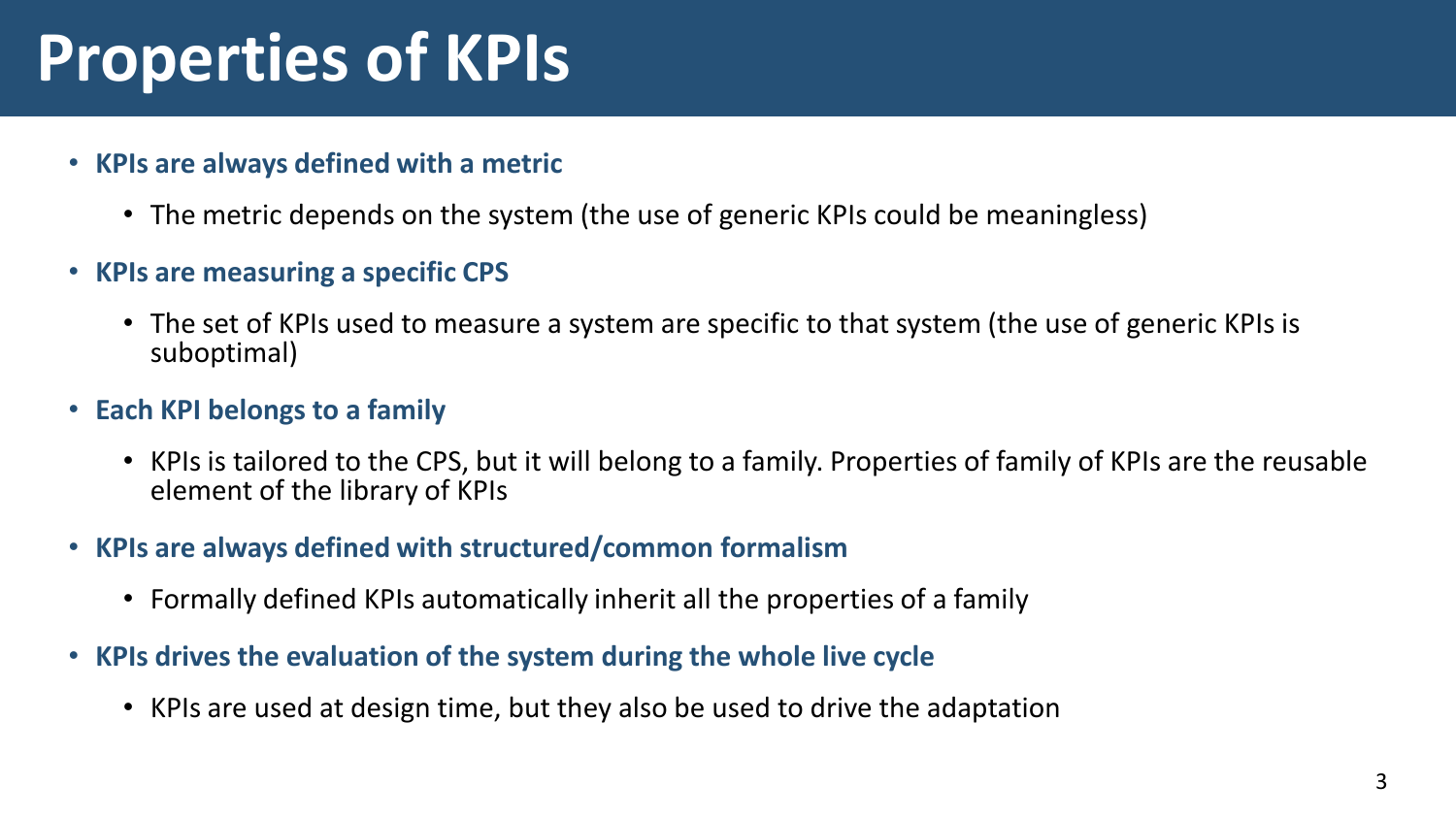# **KPI based design methodology**

- **1. State the problem**
- **2. Select the KPIs**
- **3. Model the physical process and the KPIs**
- **4. Characterize the problem and the KPIs**
- **5. Derive the control algorithm**
- **6. Define the toolchain**
- **7. Synthesize the low level requirements**
- **8. System architecture**
- **9. Define the hardware**
- **10. Synthesize the monitors**
- **11. Synthesize the software**
- **12. Assemble and simulate**
- **13. Construct**
- **14. Verify, validate, and test**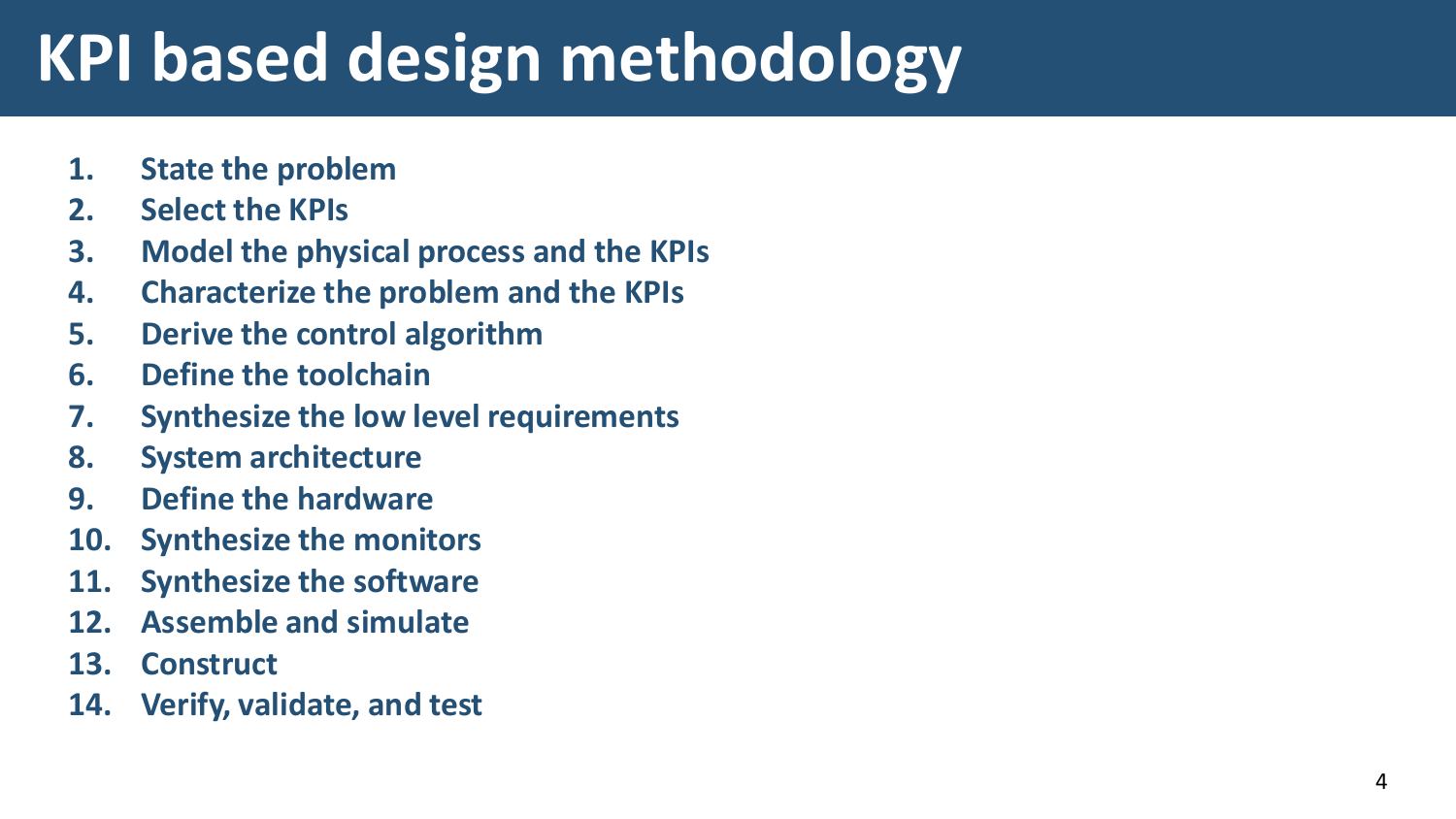# **KPI based design methodology**

- **1. State the problem**
- **2. Select the KPIs**
- **3. Model the physical process and the KPIs**
- **4. Characterize the problem and the KPIs**
- **5. Derive the control algorithm**
- **6. Define the toolchain**
- **7. Synthesize the low level requirements**
- **8. System architecture**
- **9. Define the hardware**
- **10. Synthesize the monitors**
- **11. Synthesize the software**
- **12. Assemble and simulate**
- **13. Construct**
- **14. Verify, validate, and test**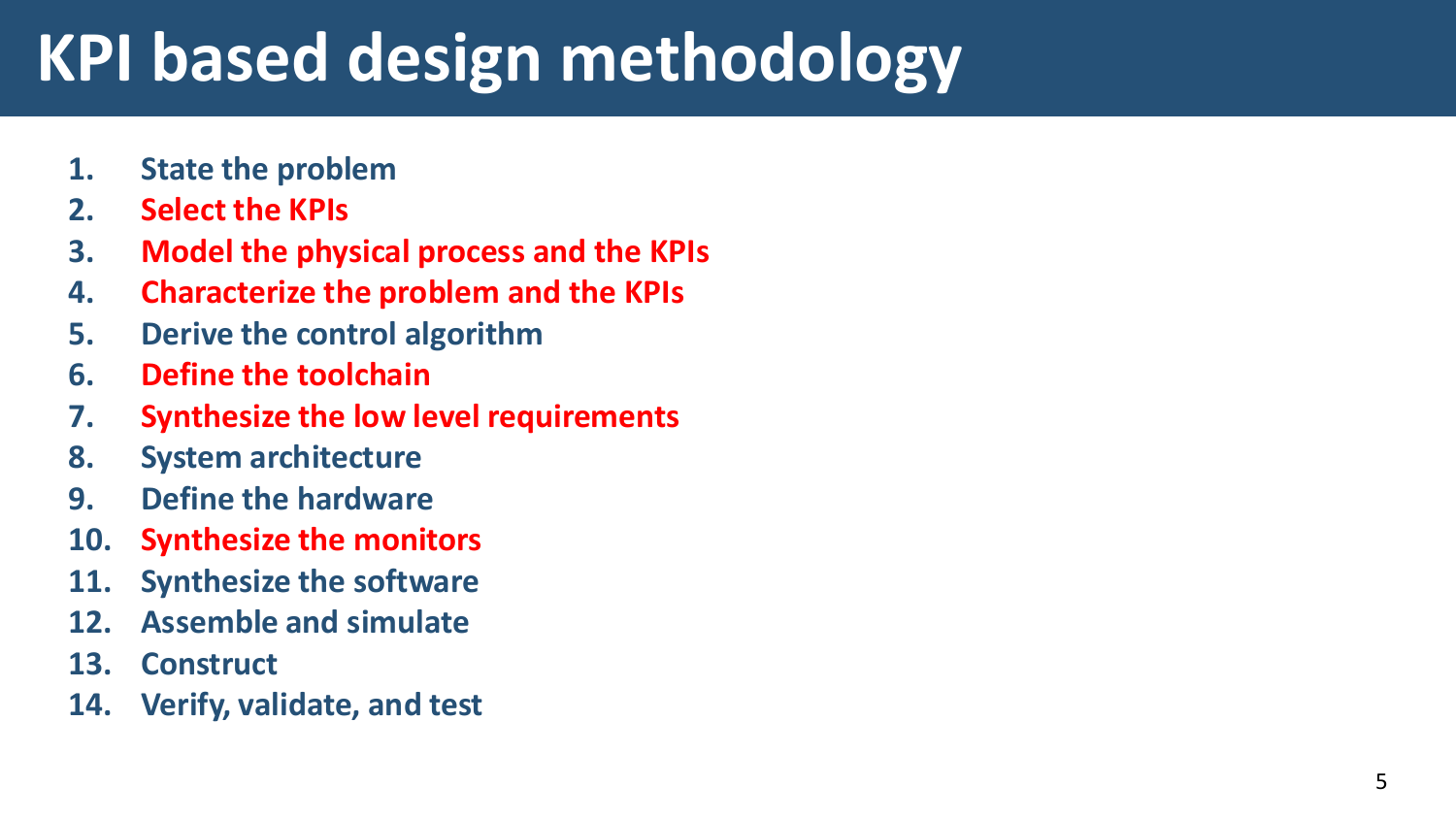# **KPI based design methodology highlights 1/2**

#### • **Select the KPIs**

- Selection of the KPIs that should be optimized
- At this stage, definition in simple language
- **Model the physical process and the KPIs**
	- Provide a simplified representation of the KPI and a metric to measure it
	- Process of defining a model is iterative (till the model is sufficient to monitor the needed quantity)
- **Characterize the problem and the KPIs**
	- Each KPI is characterized and assigned to a family
	- This step dictates the model of computation (no need to select the model of computation in a separate step)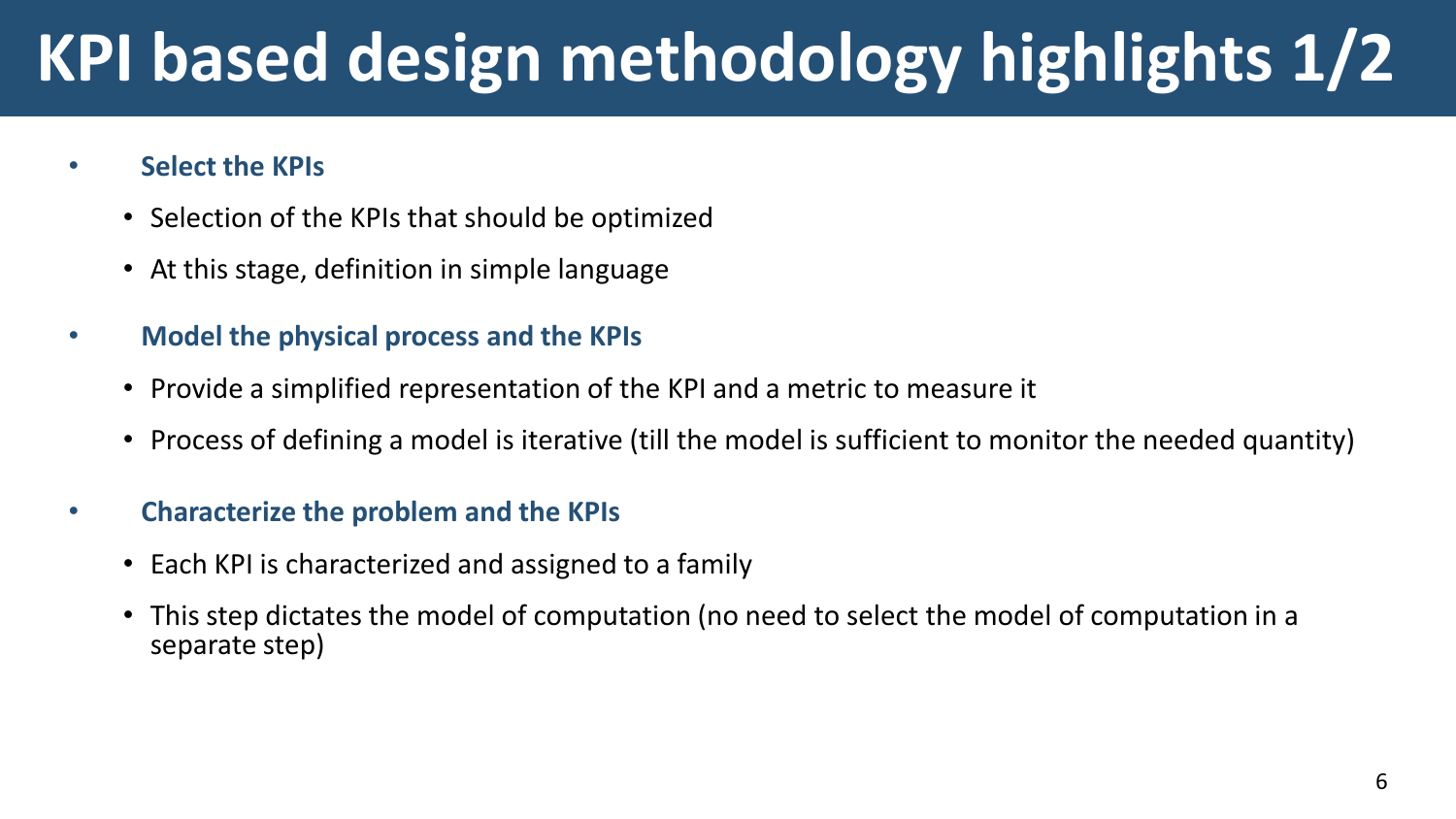# **KPI based design methodology highlights 2/2**

#### • **Define the toolchain**

- KPIs are following the CPS since its lifespan
- Selected toolchains should support the defined KPIs and their monitors (use of existing toolchains is a constraint)
- **Synthesize the low level requirements**
	- Low level requirements for the toolchains should be inferred directly from the KPIs
	- This step express the KPIs by means of tools constraints

#### • **Synthesize the monitors**

- Monitors for adaptivity should be derived directly from KPIs
- Monitors for specific KPIs could not be available, then should be designed or inferred from other existing monitors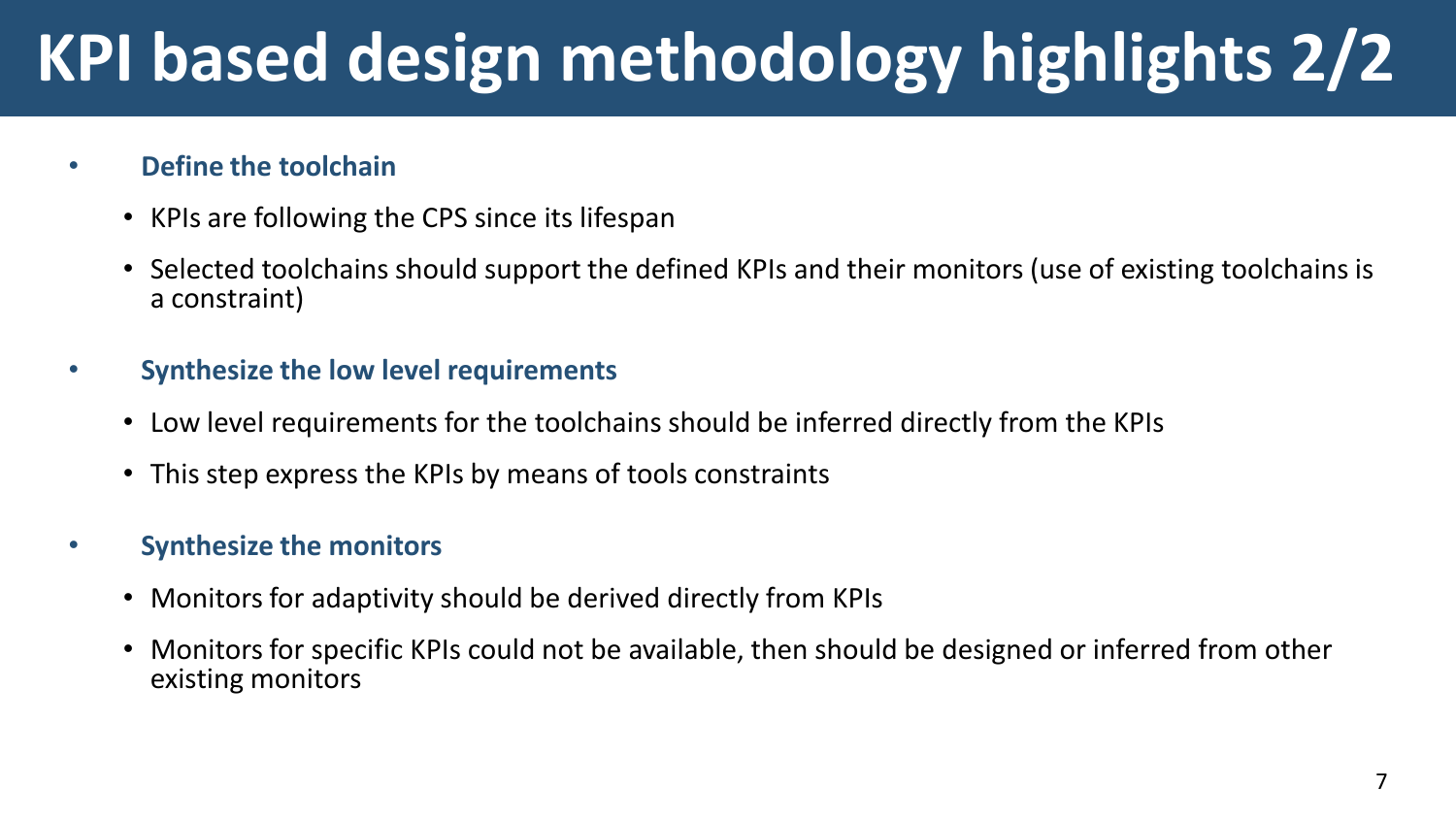### **Focus of KPIs in the tool**

### • **Two types of support:**

- being able to directly use, at design time or at run time, one or more KPI during the generation of the output. Implies the capability of calculate the given KPI.
- producing the infrastructure needed for exposing one or more KPI at runtime or at design time (if needed in simulation) or producing the infrastructure for modifying, at run time, the behavior of a system in a way that affect the value of one or more KPIs.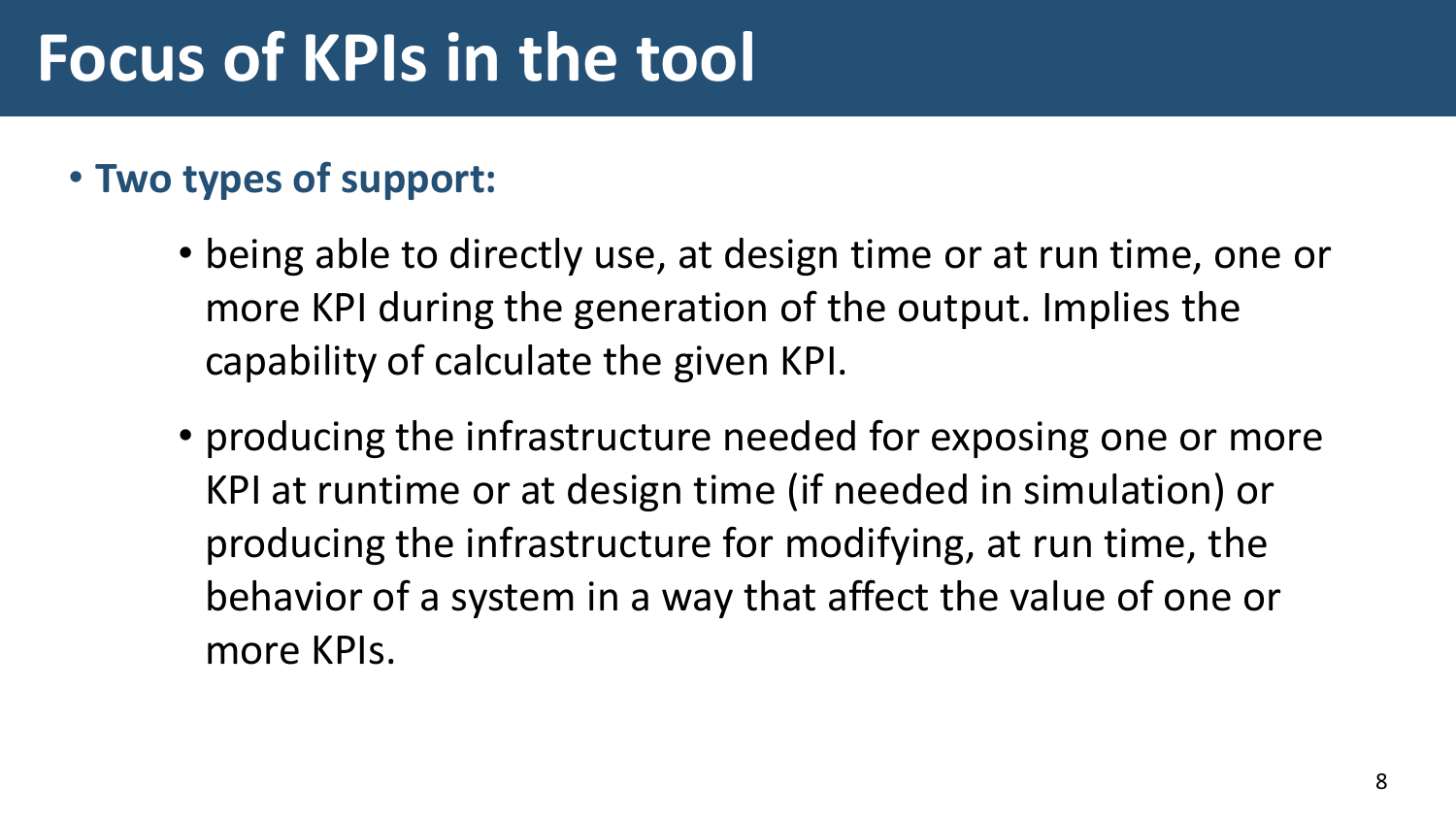# **Example of KPIs in the tool (type one)**

#### • **PREESM / SPIDER (similar behavior regarding KPIs)**

- Inputs: model of the architecture, model of the application (as dataflow), set of constraints
- Output: optimized mapping, optimized scheduling, optimized memory allocation for sharing
- Which KPIs does the tool support? How do you express them?
	- Throughput (using the model of application, ex. specific sampling rate of a sensor)
	- Latency: application and architecture depended, passed via constraints
	- Resource utilization: input (passed as constraints) and output
- Extensions
	- Energy consumption: passed as annotation on the architectural model and application and as constraints
	- Reconfiguration time: suitable place to pass to the tool is annotate in the model of architecture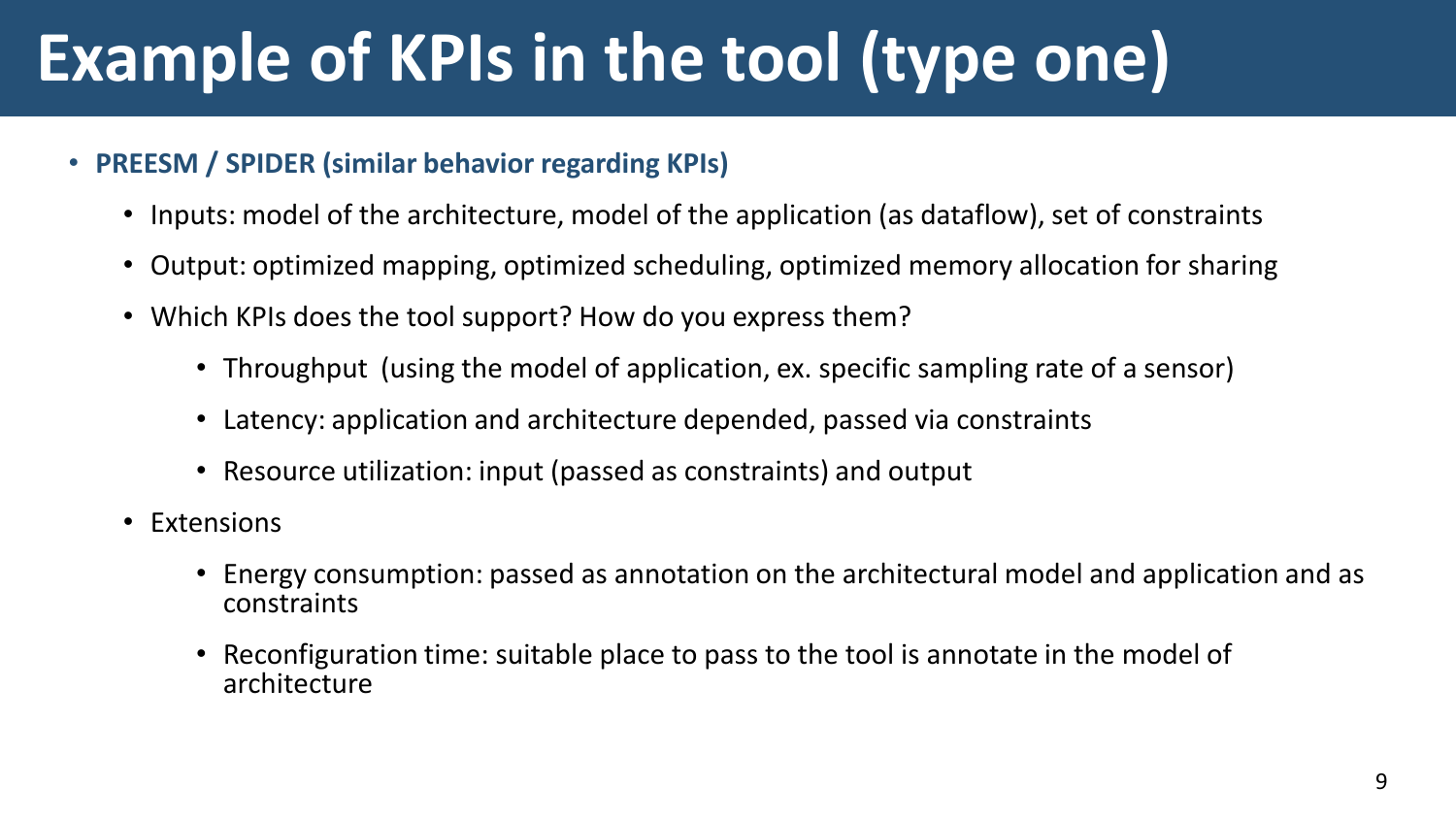# **Example of KPIs in the tool (type two)**

### • **ARTICO<sup>3</sup>**

- Which KPIs does the tool support? How do you express them?
	- Latency / throughput: the tool generates the infrastructure to react at run time to measures coming from dedicated monitors
	- Energy consumption: the tool generates the infrastructure to react at run time to measures coming from dedicated monitors
	- Reliability: the tool generates the infrastructure with the desired redundancy to react to measures coming from dedicated monitors